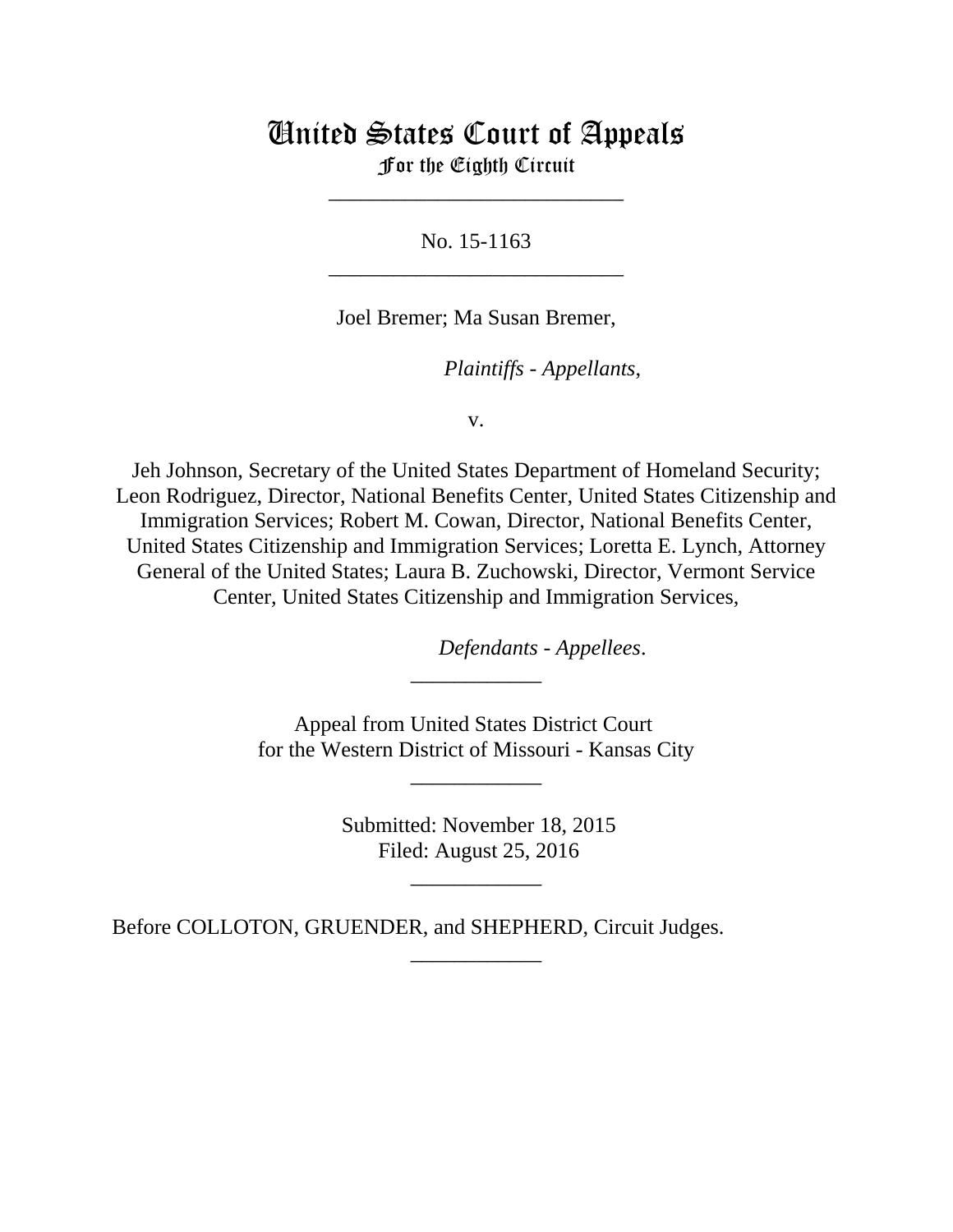COLLOTON, Circuit Judge.

The Adam Walsh Child Protection and Safety Act of 2006 ("Adam Walsh Act" or "AWA"), Pub. L. No. 109-248, 120 Stat. 587, limits who may file a petition for a visa on behalf of an immediate family member who is a foreign national. Under the Act, no citizen previously convicted of a "specified offense against a minor" may file a petition "unless the Secretary of Homeland Security, in the Secretary's sole and unreviewable discretion, determines that the citizen poses no risk to the alien." 8 U.S.C. § 1154(a)(1)(A)(viii). In 2009, Joel Bremer, who had previously been convicted of sexual abuse of a minor, petitioned for a spousal visa on behalf of his wife, a native and citizen of the Philippines. The United States Citizenship and Immigration Services ("the USCIS"), exercising discretion delegated to it by the Secretary, determined that Mr. Bremer failed to show that he posed no risk to his wife and denied his petition.

The Bremers filed a class-action complaint in the district court, contending that the manner in which the USCIS makes the no-risk determinations violates the Administrative Procedure Act ("APA") and the Constitution. After granting in part the Bremers' motion for class certification, the court dismissed the case, concluding that the Bremers sought judicial review of determinations that were committed to the "sole and unreviewable discretion" of the Secretary. We affirm in part, reverse in part, and remand for further proceedings.

## I.

The Immigration and Nationality Act ("INA") permits a United States citizen to petition for a visa on behalf of a foreign-national spouse or child by filing Form I-130 with the USCIS. 8 U.S.C. § 1154(a); *see* 8 C.F.R. § 204.1(a)(1). The Attorney General or her designee is then required to investigate the petition. 8 U.S.C. § 1154(b). If the facts stated in the petition are true and the beneficiary is eligible for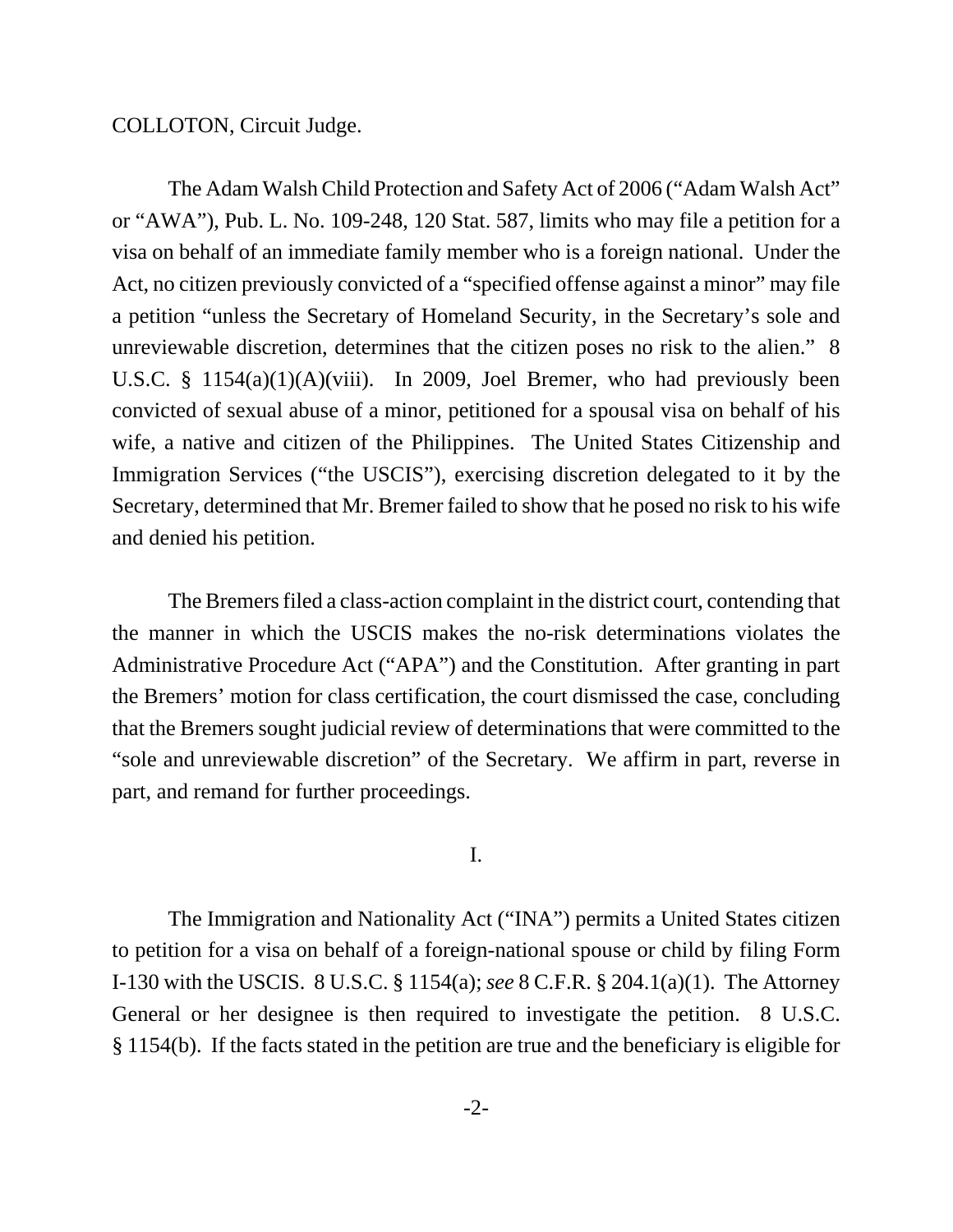preference status, "the Attorney General shall . . . approve the petition." *Id.* Once the petition is approved, the foreign-national beneficiary can apply for permanent-resident status. *See* 8 C.F.R. § 245.2. The petitioner and beneficiary bear the burden of proving their eligibility under the INA. 8 U.S.C. § 1361.

In 2006, Congress passed the Adam Walsh Act "[t]o protect the public from sex offenders and offenders against children." Pub. L. No. 109-248, § 102, 120 Stat. 587, 590 (2006). Among other reforms, the Adam Walsh Act amended the INA to prohibit a citizen from filing a Form I-130 visa petition for an alien if he or she

has been convicted of a specified offense against a minor, unless the Secretary of Homeland Security, in the Secretary's sole and unreviewable discretion, determines that the citizen poses no risk to the alien . . . .

## 8 U.S.C. § 1154(a)(1)(A)(viii)(I).

The term "specified offense against a minor" includes "conduct that by its nature is a sex offense against a minor." 42 U.S.C. § 16911(7)(I). The Secretary has delegated to the USCIS the discretion to determine whether the petitioner "poses no risk" to the beneficiary. Dep't of Homeland Sec. Delegation No. 0150.1(II)(H) (June 5, 2003); *see* 8 C.F.R. § 2.1. Even if none of the intended beneficiaries is a child, the USCIS has interpreted the Adam Walsh Act to require that the petitioner "prove, beyond any reasonable doubt, that he or she poses no risk to the intended adult beneficiary."

Joel Bremer is a United States citizen residing in Kansas City, Missouri. In 2001, Mr. Bremer pleaded guilty to sexually abusing his daughter when she was eleven-years old. The court sentenced Mr. Bremer to seven years' imprisonment. Since his release from prison, Mr. Bremer has completed the Missouri Sexual Offender Program and sought therapy.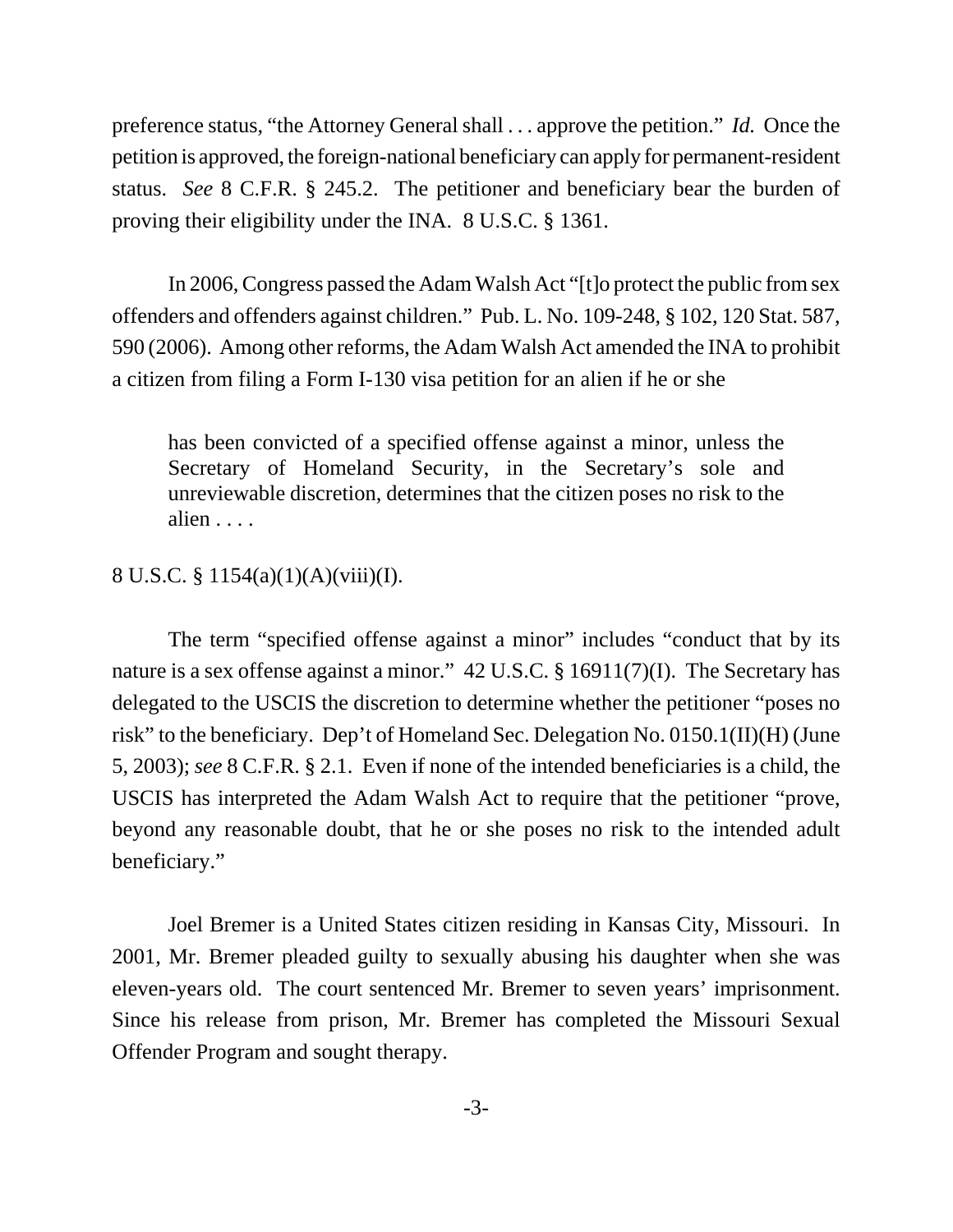Mr. Bremer married Ma Susan Suarez Bremer, a native and citizen of the Philippines, in June 2009 and subsequently filed an I-130 visa petition on her behalf. His petition was assigned a file number. After a background check revealed that Mr. Bremer had a prior conviction for a specified offense against a minor, the USCIS mailed Mr. Bremer a "Request for Evidence and Notice of Intent to Deny," seeking additional information about Mr. Bremer's conviction and rehabilitation. In response, Mr. Bremer submitted evidence of rehabilitation, including letters of support from his wife, his ex-wife, a social worker, a probation officer, two pastors, and numerous friends and family members. On August 21, 2010, the USCIS denied Mr. Bremer's petition because the evidence submitted did not establish that he posed no risk to Mrs. Bremer and because the authors of his support letters—including Mrs. Bremer—did not "appear to be aware of the full nature of [his] crime."

Mr. Bremer filed a second I-130 visa petition on March 24, 2011, with additional evidence, including a report from a psychologist and a letter from Mrs. Bremer stating that she was aware of the details of her husband's conviction. This petition was assigned a file receipt number. The USCIS rejected this second petition on October 31, 2012, discounting the psychologist report because it was based on a single ninety-minute session, during which the psychologist did not use any recognized actuarial tools to determine Mr. Bremer's recidivism risk. The USCIS also determined that the letters of support from family and friends were insufficient because the authors were presumably biased and lacked the qualifications to assess Mr. Bremer's risk profile. Mr. Bremer did not appeal either denial to the Board of Immigration Appeals.

The Bremers then brought a class action complaint in the district court, and the government did not oppose the Bremers' motion for class certification. The complaint named as defendants five officials in the Department of Justice, Department of Homeland Security, and USCIS, and raised eight claims arising under the APA and the Constitution. The district court granted the Bremers' motion for class certification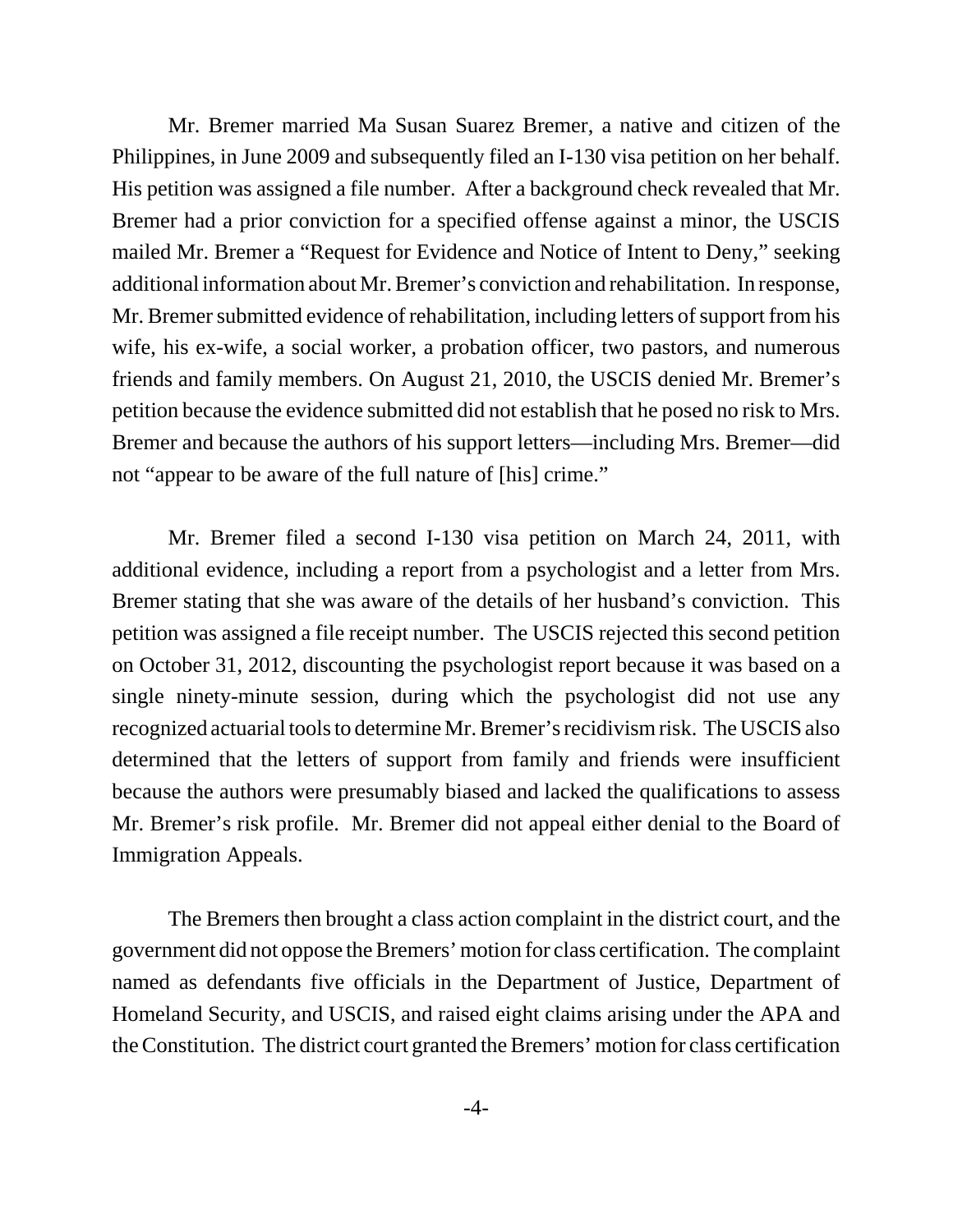for six of the eight claims pleaded in their complaint, but determined that two counts (Count I and Count III) raised individual claims.

The parties filed cross-motions for summary judgment. The INA precludes judicial review of any "decision or action . . . the authority for which is specified under this subchapter<sup>1</sup> to be in the discretion of the Attorney General or the Secretary of Homeland Security." 8 U.S.C. § 1252(a)(2)(B)(ii). Referring to the Adam Walsh Act, the district court determined that the phrase "'sole and unreviewable discretion' plainly and unambiguously creates a discretionary decision or action" and precluded judicial review. Accordingly, the court dismissed the complaint for lack of jurisdiction. We review the decision *de novo*. *Cmty. Fin. Grp., Inc. v. Republic of Kenya*, 663 F.3d 977, 980 (8th Cir. 2011).

## II.

The INA generally allows any United States citizen to file a visa petition on behalf of certain immediate family members. 8 U.S.C. § 1154(a)(1)(A)(i) ("Clause (i)"). After an investigation, the Attorney General "shall . . . approve" the petition, if the facts stated in the petition are true and the beneficiary is entitled to preference status. *Id.* § 1154(b). The Adam Walsh Act, however, creates an exception to the right to file a visa petition under Clause (i). It provides:

Clause (i) shall not apply to a citizen of the United States who has been convicted of a specified offense against a minor, unless the Secretary of Homeland Security, in the Secretary's sole and unreviewable discretion, determines that the citizen poses no risk to the alien with respect to whom a petition described in clause (i) is filed.

<sup>&</sup>lt;sup>1"</sup>[T]his subchapter' refers to Title 8, Chapter 12, Subchapter II, of the United States Code, codified at 8 U.S.C. §§ 1151-1381 . . . ." *Kucana v. Holder*, 558 U.S. 233, 239 n.3 (2010) (first alteration in original).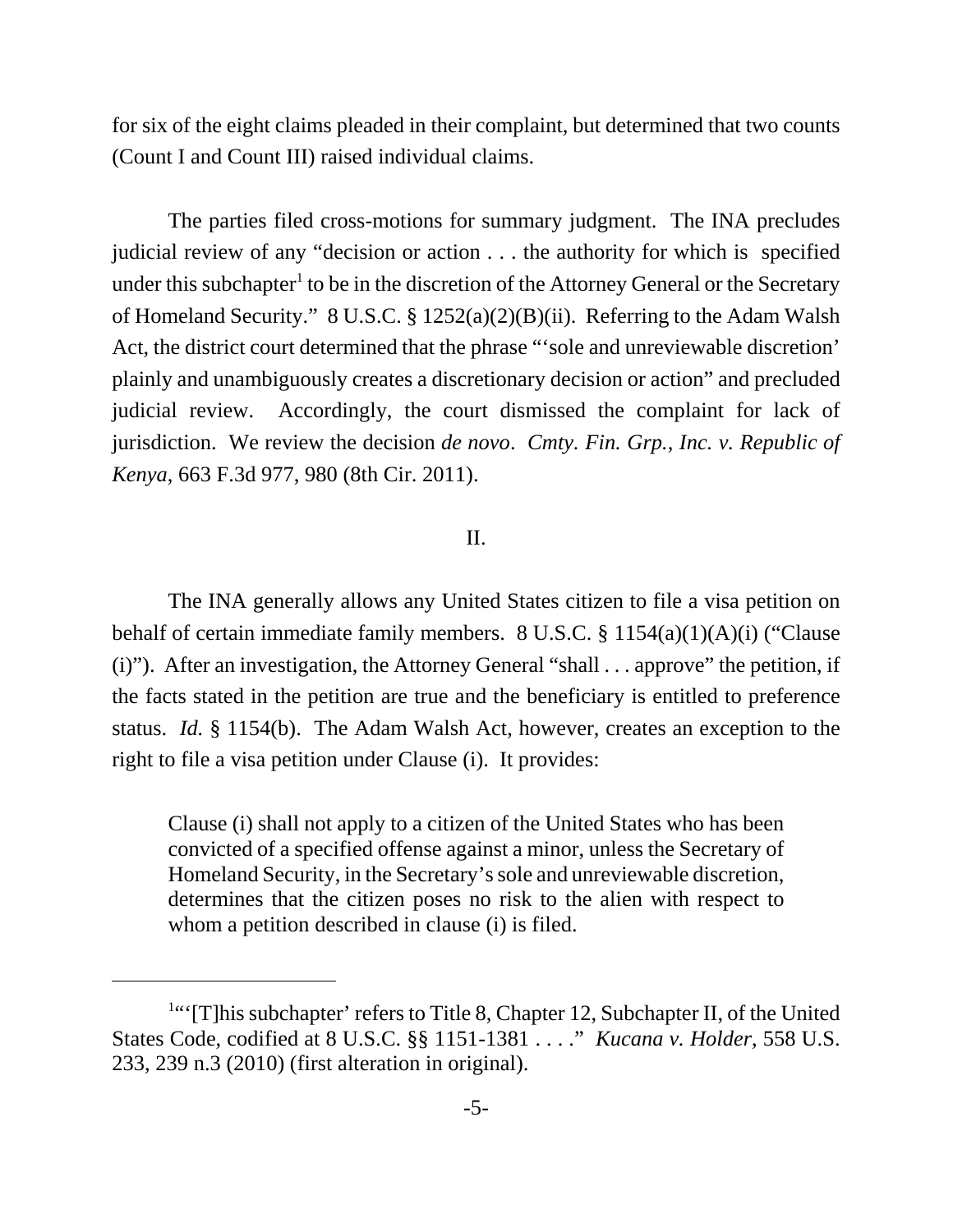*Id.* § 1154(a)(1)(A)(viii)(I) ("Clause (viii)"). The USCIS has determined that "given the nature and severity of many of the underlying offenses and the intent of the AWA," determinations that a citizen poses "no risk" should be "rare."

The APA provides that agency actions are not reviewable when a statute precludes judicial review. 5 U.S.C. § 701(a)(1). Whether a citizen poses no risk to an intended beneficiary of a visa petition is a decision or action of the Secretary that Clause (viii) specifies is in the sole and unreviewable discretion of the Secretary. It is therefore not subject to judicial review. 8 U.S.C. § 1252(a)(2)(B)(ii). On appeal, however, the Bremers argue that their complaint challenges other aspects of the agency's implementation of the Adam Walsh Act that are outside the Secretary's discretion, and that the district court has jurisdiction over those claims.

The Bremers contend that their claims involve "predicate legal questions" over which the district court has jurisdiction. Even where a statute precludes judicial review of discretionary agency actions, courts may review certain non-discretionary legal determinations that underlie an agency's exercise of unreviewable discretion. Such "predicate legal questions" include, for example, whether statutory conditions precedent to the agency's authority to exercise discretion have been satisfied. *Ibrahimi v. Holder*, 566 F.3d 758, 763-64 (8th Cir. 2009); *Guled v. Mukasey*, 515 F.3d 872, 880 (8th Cir. 2008). We consider the Bremers' claims seriatim.

## A.

In Count II of their complaint, the Bremers allege that the Adam Walsh Act no longer applies to Mr. Bremer's petition. The Adam Walsh Act limits the application of Clause (i). That provision specifies who may "file" a petition for a family-based visa. 8 U.S.C. § 1154(a)(1)(A)(i). The Bremers contend that Mr. Bremer already has filed his petition, as evidenced by the fact that the USCIS assigned his petition a file number in 2009 and a file receipt number in 2011. The relevant question now, the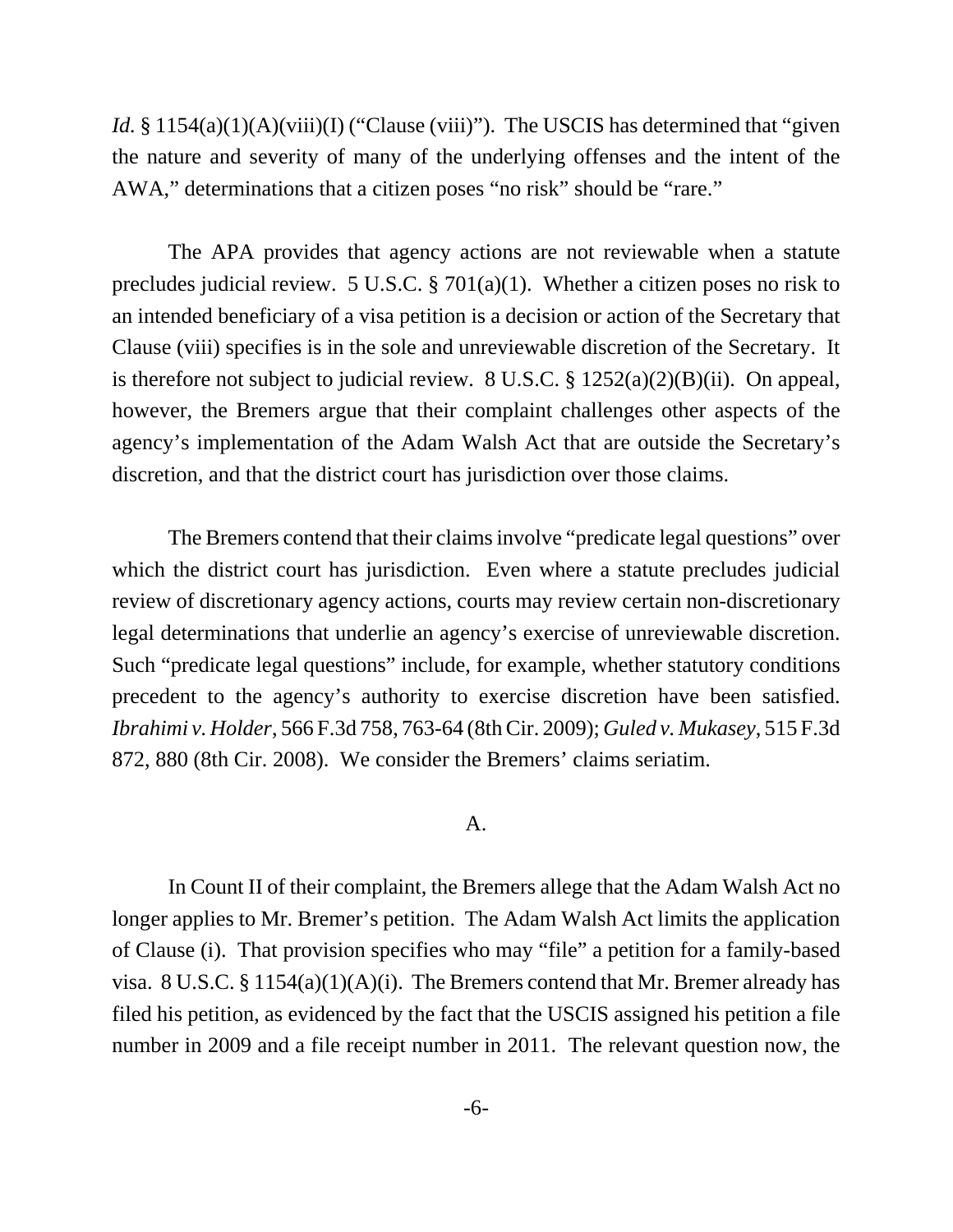Bremers assert, is not whether the Secretary should exercise discretion to allow a filing, but whether USCIS is required to grant a petition that has already been filed under the standards that govern the treatment of filed petitions. *See* 8 U.S.C. § 1154(b); *Ginters v. Frazier*, 614 F.3d 822, 828 (8th Cir. 2010). The Secretary disputes the Bremers' interpretation of the Adam Walsh Act. He maintains that there is no way for the agency to determine whether the statute even applies to a petition unless an adjudicator examines the petition, so the Adam Walsh Act must allow the Secretary to make a discretionary no-risk determination after a petition is accepted for filing.

We agree with the Bremers that whether Mr. Bremer's petition has already been filed, and if so, whether Clause (viii) is inapplicable, are predicate legal questions over which the district court has jurisdiction. Resolution of these questions requires construction of the INA and the Adam Walsh Act on a matter antecedent to the Secretary's exercise of sole and unreviewable discretion to determine whether a petitioner poses no risk to an alien beneficiary. We express no view on the merits of the claim, but conclude that it must be resolved on the merits. Accordingly, we remand to the district court for further consideration of Count II.

The Bremers' complaint alleges four other violations of the APA. Each of these counts, although framed as presenting a legal question, challenges how the Secretary, acting through the USCIS, has exercised his discretion to make a no-risk determination under the Adam Walsh Act. The INA therefore bars judicial review of these claims.

In Count I, the Bremers contend that the USCIS acted arbitrarily and capriciously by requiring Mr. Bremer to submit the results of a certain psychological test. What evidence the agency requires or considers, however, is an essential part of how the agency exercises its discretion to determine whether a citizen poses no risk. The power to dictate what evidence the agency considers would give courts a large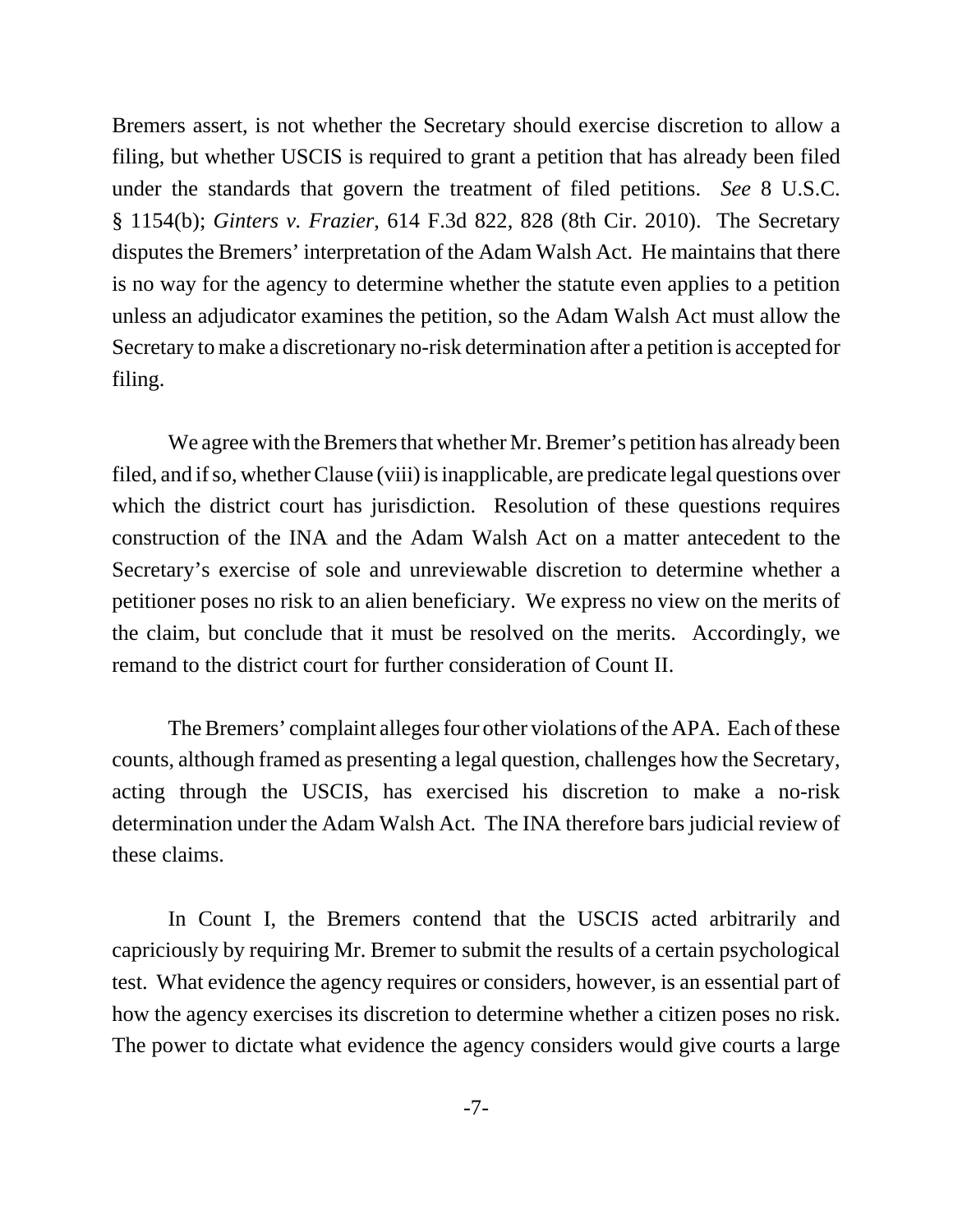measure of control over the ultimate discretionary decision. This claim therefore challenges a decision within the "sole and unreviewable discretion" of the agency.

Count III asserts that the USCIS violated the APA by "creating a presumption of denial of all AWA petitions." This claim focuses on two interoffice memoranda addressed to USCIS field offices. The memoranda provide guidance on how to evaluate petitions filed by persons with convictions that trigger the Adam Walsh Act. In those memoranda, the USCIS advises evaluators that "approval recommendations should be rare."

The Bremers contend that this direction amounts to a categorical rule and thus is "not an exercise of discretion at all." *See Fults v. Sanders*, 442 F.3d 1088, 1092 (8th Cir. 2006). Direction that approval should be rare, however, addresses only the standard by which petitions will be evaluated. Reviewers are still instructed to "closely examine the petitioner's specified offense and other past criminal acts to determine whether the petitioner poses any risk." Unlike in *Fults*, where the Bureau of Prisons failed to consider certain statutory factors and excluded an entire class of inmates from discretionary placement in a halfway-house program, the USCIS did not refuse to address Mr. Bremer's petition individually. The agency simply set a high threshold for securing a favorable exercise of discretion, given "the nature and severity of many of the underlying offenses and the intent of the AWA." Count III thus challenges the manner in which the Secretary, through the USCIS, exercises his discretion, and the claim is therefore barred by the INA.

Count IV raises a procedural challenge to the same memoranda addressed in Count III. The Bremers argue that these memoranda should have been promulgated through notice-and-comment rulemaking. *See* 5 U.S.C. § 553. By granting "sole and unreviewable discretion" to make the no-risk determination, however, Congress conferred on the Secretary the "power to make decisions without anyone else's advice and consent." *Black's Law Dictionary* 565 (10th ed. 2014) (*s.v.* "sole discretion").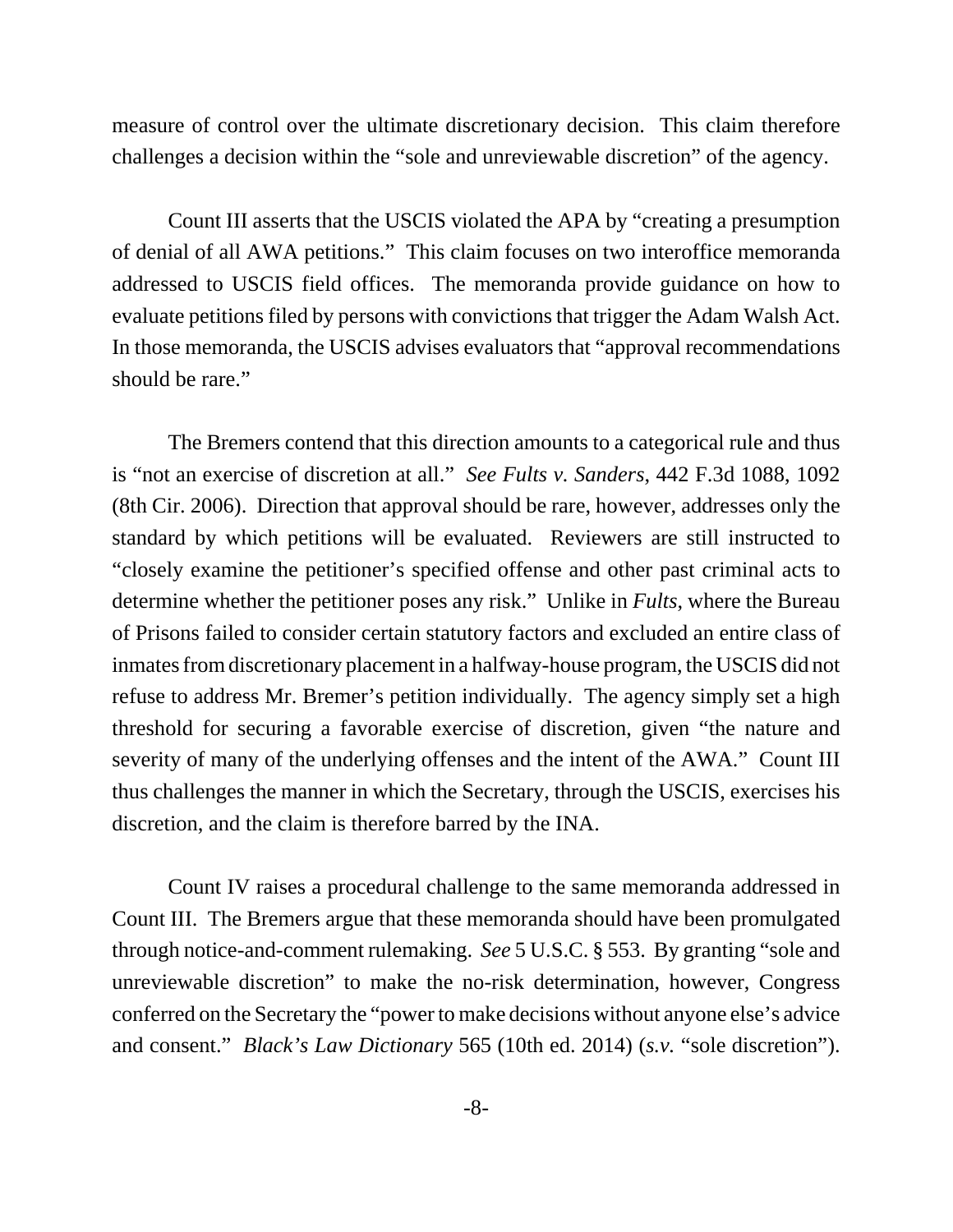Subjecting these memoranda to a notice-and-comment process would require the Secretary to solicit and consider public comment on the manner in which he makes the no-risk determination. That requirement would be at odds with a grant of "sole and unreviewable discretion." The claim is therefore barred.

Finally, Count V alleges that the USCIS acted in excess of statutory authority by requiring applicants to prove beyond a reasonable doubt that they pose no risk to visa beneficiaries. The Bremers rely on a USCIS administrative decision issued in a different context, which states that "[e]xcept where a different standard is specified by law, a petitioner or applicant in administrative immigration proceedings must prove by a preponderance of evidence that he or she is eligible for the benefit sought." *In re Chawathe*, 25 I. & N. Dec. 369, 375 (USCIS Admin. Appeals Office 2010). The Adam Walsh Act, however, allows for a different standard of proof: the standard may be chosen in the "sole and unreviewable discretion" of the Secretary. As the Board of Immigration Appeals has observed, the appropriate standard of proof is "part and parcel of the ultimate exercise of discretion" accorded to the Secretary under § 1154(a)(1)(A)(viii). *In re Aceijas-Quiroz*, 26 I. & N. Dec. 294, 299 (B.I.A. 2014). The Act allows the Secretary to determine what quantum of evidence is necessary to satisfy him that an applicant poses no risk to a visa beneficiary. It would usurp the Secretary's discretion to require the agency to exercise discretion in favor of a person who meets only some lower standard of proof.

The Bremers disagree with these conclusions. They believe that the INA shields from judicial review only the Secretary's ultimate fact-specific decision whether a particular petitioner poses a risk to the beneficiary, while allowing what they call collateral challenges to the agency's practices or policies. They rely on *McNary v. Haitian Refugee Center, Inc.*, 498 U.S. 479 (1991), where the Court ruled that a prohibition on district court review "of *a determination* respecting *an application*" did not preclude review of "collateral challenges" to an agency's procedures. *Id.* at 492. The Court reasoned that the reference to "a determination"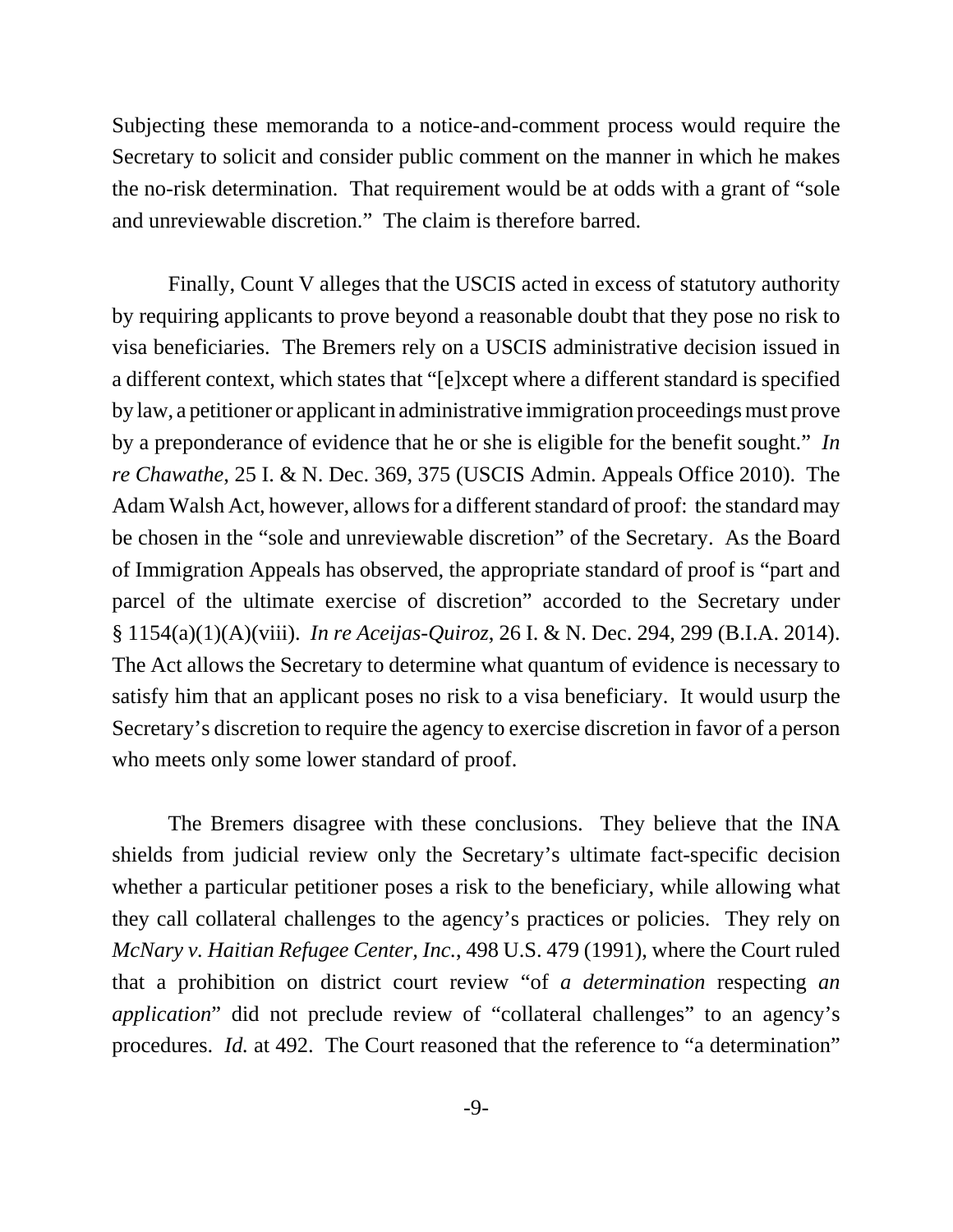described "a single act rather than a group of decisions or a practice or procedure employed in making decisions." *Id*. The Court then observed that other provisions concerning judicial review of an "administrative record" and an "abuse-of-discretion" standard of review in the *court of appeals* indicated that the limitation on *district court* review applied only to claims that were based on an individualized administrative adjudication. *Id*. at 493.

The Adam Walsh Act is phrased differently. It begins by providing that a citizen with a qualifying conviction is ineligible to file a visa petition unless the Secretary exercises discretion in his favor. The statute then gives the Secretary "sole and unreviewable discretion" to determine whether the citizen poses no risk to the intended beneficiary. The statute does not contain companion provisions implying that broader procedural decisions about how to adjudicate eligibility are outside the scope of the Secretary's discretion. There is no stark use of indefinite articles in the text to suggest that the grant of discretion is narrowly confined to a single act.

Whereas the statute in *McNary* provided that a specific determination could not be reviewed in the district court, the Adam Walsh Act provides that the Secretary's discretion itself is "sole and unreviewable." A grant of "sole" discretion is among the strongest known to the law. It implies that the decisionmaker "is simply not bound by standards set by [another] authority." Ronald Dworkin, *Taking Rights Seriously* 32 (1977). This type of discretion necessarily includes authority to implement practices or procedures for making decisions. Like the Board of Immigration Appeals, we believe it is "fairly discernible in the statutory scheme," *Block v. Cmty. Nutrition Inst.*, 467 U.S. 340, 351 (1984) (quotation omitted), that Congress has granted the Secretary "sole authority to establish a framework for USCIS adjudicators to use in making the 'no risk' discretionary determination." *In re Aceijas-Quiroz*, 26 I. & N. Dec. at 299. Accordingly, we affirm the district court's dismissal of Counts I, III, IV, and V.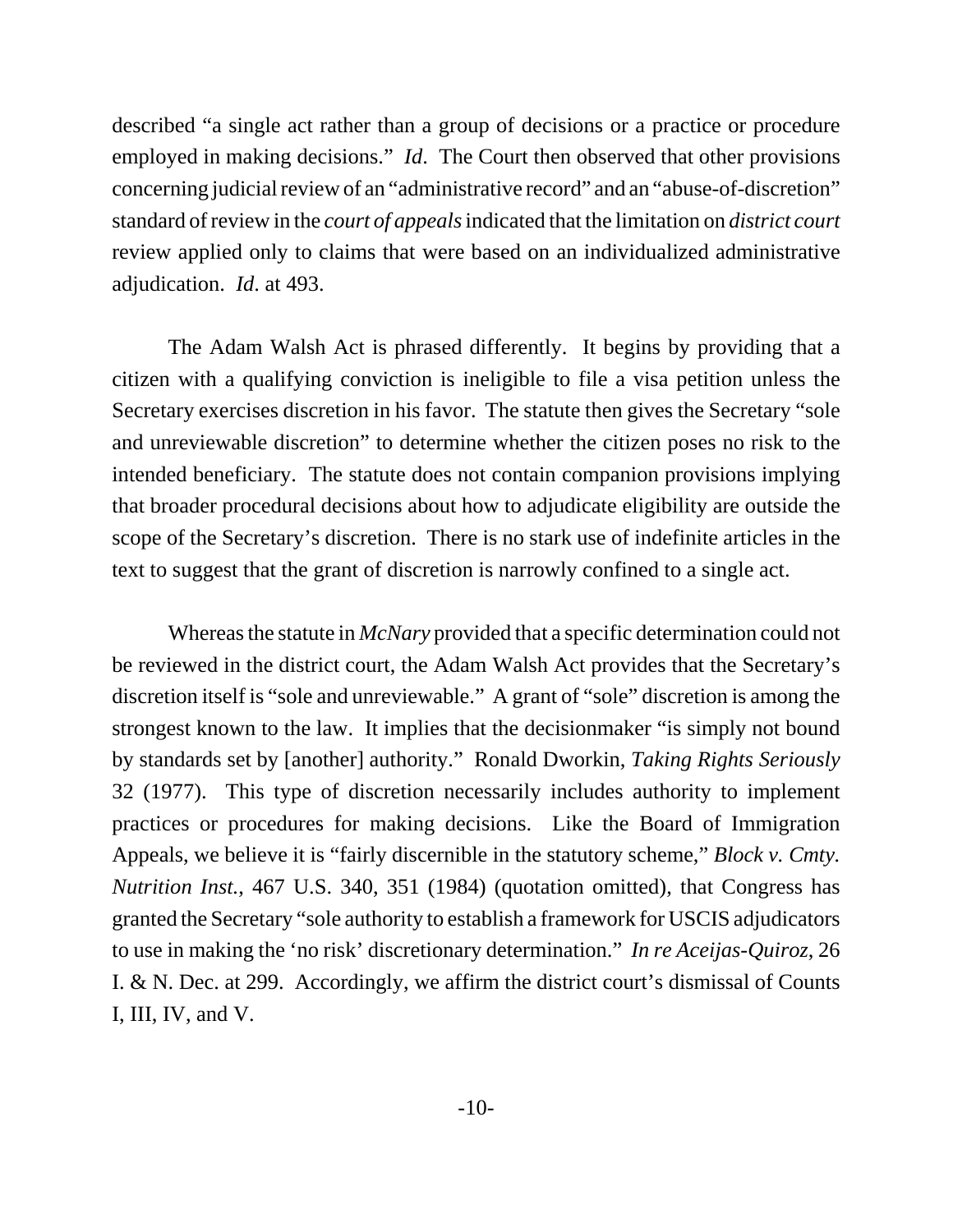The Bremers also allege violations of the Constitution. This court has held that the INA's bar on judicial review of discretionary decisions does not extend to colorable constitutional claims. *E.g.*, *Garcia-Aguillon v. Mukasey*, 524 F.3d 848, 849- 50 (8th Cir. 2008); *see* 8 U.S.C. § 1252(d)(2)(D). To be colorable, a claim must have "some possible validity," *Sabhari v. Mukasey*, 522 F.3d 842, 844 (8th Cir. 2008) (internal quotation omitted), and a claimant may not create jurisdiction simply by cloaking a challenge to agency discretion in constitutional garb. *Tamenut v. Mukasey*, 521 F.3d 1000, 1005 (8th Cir. 2008) (en banc).

The government argues, however, that the Adam Walsh Act precludes review more broadly, because there is a clear congressional intent to preclude review of all constitutional claims. We assume for the sake of analysis that the statute does not preclude judicial review of colorable constitutional claims, but conclude that the Bremers have not raised such a colorable claim.

The Bremers allege in Count VI that the USCIS's application of the Adam Walsh Act violates the *Ex Post Facto* Clause, U.S. Const. art. I, § 9, cl. 3, because qualifying convictions of Mr. Bremer and other class members predate the Act. They allege in Count VIII that the Adam Walsh Act imposes an excessive punishment in violation of the Fifth and Eighth Amendments.

These constitutional provisions apply only when a statute is punitive. *See Landgraf v. USI Film Prods.*, 511 U.S. 244, 266 & n.19 (1994) (*Ex Post Facto* Clause); *Austin v. United States*, 509 U.S. 602, 609-10 (1993) (excess punishment); *see Doe v. Miller*, 405 F.3d 700, 723 & n.6 (8th Cir. 2005). Congress, however, passed the Adam Walsh Act "to protect the public from sex offenders." Pub. L. No. 109-248, § 102, 120 Stat. 587, 590 (2006). The Supreme Court has observed that "restrictive measures on sex offenders adjudged to be dangerous is 'a legitimate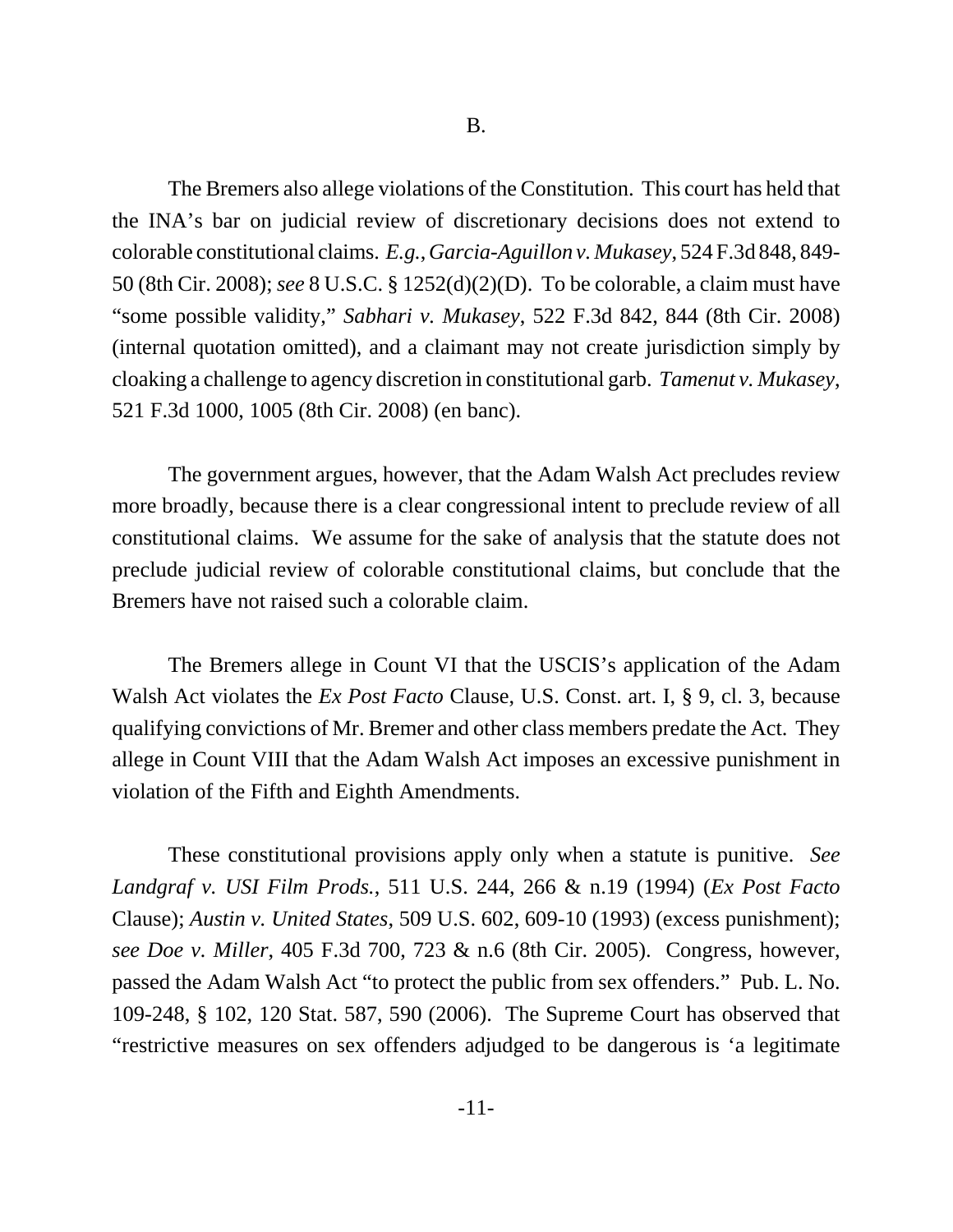nonpunitive governmental objective and has been historically so regarded.'" *Smith v. Doe*, 538 U.S. 84, 93 (2003) (citation omitted). The Adam Walsh Act does not retroactively punish petitioners for past crimes but rather regulates "dangers that arise postenactment"—specifically, the dangers that convicted sex offenders may pose to new immigrants. *Vartelas v. Holder*, 132 S. Ct. 1479, 1489 n.7 (2012); *see Reynolds v. Johnson*, 628 F. App'x 497, 498 (9th Cir. 2015). The *ex post facto* and excessive punishment claims are therefore not colorable.

The Bremers' claim under Count VII asserts a deprivation of a liberty interest in the right to marry without due process of law, in violation of the Due Process Clause. The Adam Walsh Act, however, does not restrict the ability to marry. The Act merely denies Mrs. Bremer one avenue of obtaining permanent residency in the United States. The Bremers remain married, and Mrs. Bremer may still petition for lawful entry to the United States on other grounds. A plurality of the Supreme Court recently concluded that a statute denying a foreign-national spouse entry into the United States does not infringe upon a protected liberty interest. *Kerry v. Din*, 135 S. Ct. 2128, 2138 (2015) (plurality opinion).

Even assuming that there is a protected liberty interest here, the Bremers received all process that might be due to them under the Constitution. *See id*. at 2139 (Kennedy, J., concurring in the judgment). Due process requires only "the opportunity to be heard at a meaningful time and in a meaningful manner." *Mathews v. Eldridge*, 424 U.S. 319, 333 (1976) (quotation omitted). Agencies are not required to provide trial-like procedures unless mandated to do so by Congress. 5 U.S.C. § 554(a); *Pension Benefit Guar. Corp. v. LTV Corp.*, 496 U.S. 633, 655-56 (1990). Mr. Bremer had a meaningful opportunity to be heard prior to the denial of his petition. When the USCIS determined that Mr. Bremer had been convicted of a specified offense against a minor, the agency gave him notice of its intent to deny his petition and an opportunity to supplement the record. When the agency denied the petitions, it did so in reasoned, five-page decisions that gave facially legitimate and